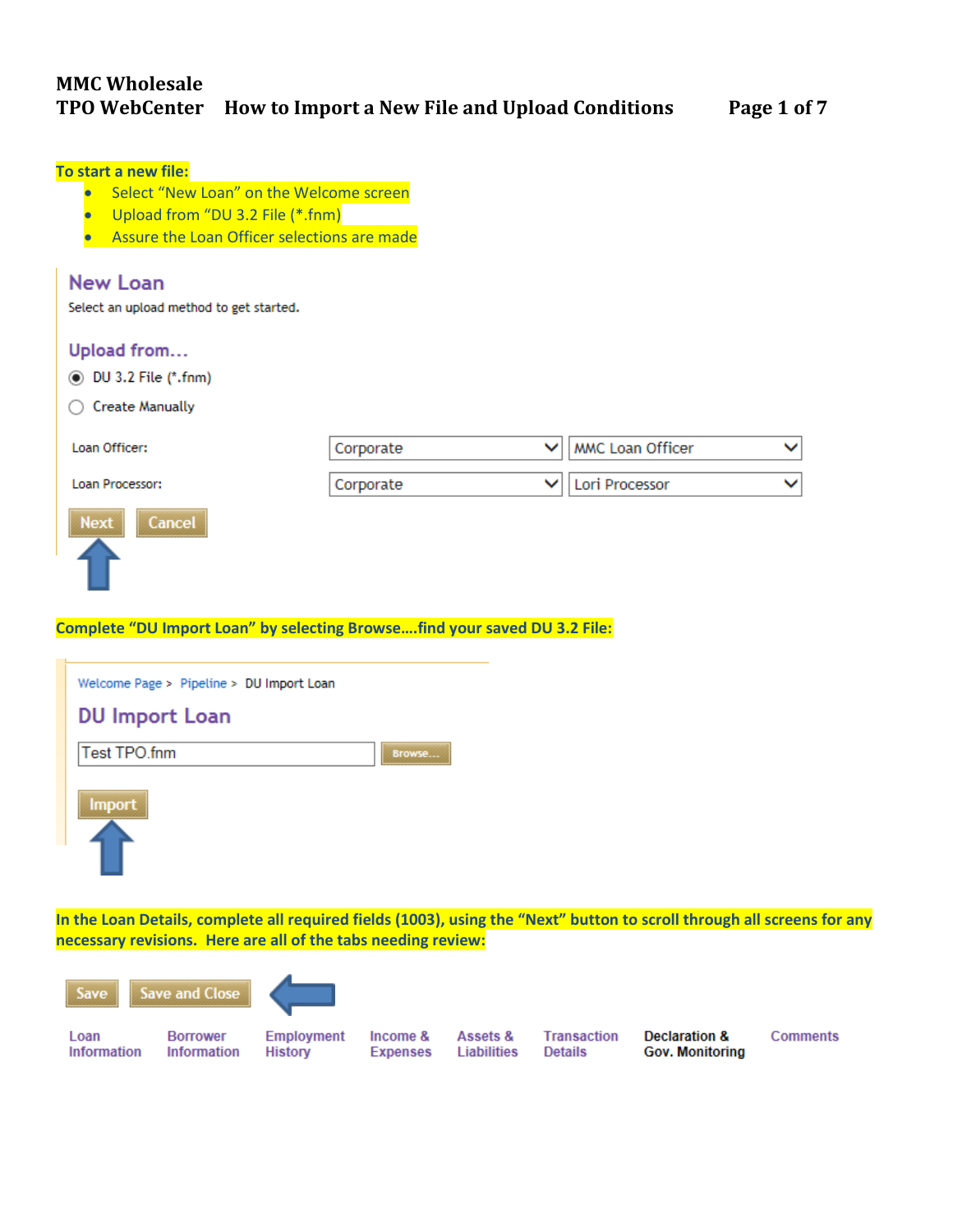**Look for the message that "The Current loan has been saved":**

| Save<br>Save and Close |                                       |                                     |                             |                                |                                      |                                         |          |  |  |
|------------------------|---------------------------------------|-------------------------------------|-----------------------------|--------------------------------|--------------------------------------|-----------------------------------------|----------|--|--|
|                        | The Current loan has been saved.      |                                     |                             |                                |                                      |                                         |          |  |  |
| Loan<br>Information    | <b>Borrower</b><br><b>Information</b> | <b>Employment</b><br><b>History</b> | Income &<br><b>Expenses</b> | Assets &<br><b>Liabilities</b> | <b>Transaction</b><br><b>Details</b> | Declaration &<br><b>Gov. Monitoring</b> | Comments |  |  |

**Once saved, click the Conditions & Documents Tab to upload the required documents listed below for submission of the loan:**

- **\*Broker – Disclosures (LE and other exhibits used to disclose to the borrower)**
- **\*Broker – Submission Package (Broker credit report and all other documentation used to decision the loan)**

**Note: The system will not accept your submission without upload of exhibits to the two document place holders show above.**

| 1003<br><b>Loan Summary</b>                                  | <b>Conditions &amp; Documents</b>    |            |               |                    |                             |                                                  |
|--------------------------------------------------------------|--------------------------------------|------------|---------------|--------------------|-----------------------------|--------------------------------------------------|
| <b>Conditions</b>                                            |                                      |            |               |                    |                             |                                                  |
|                                                              |                                      |            |               |                    |                             |                                                  |
| Search By<br><b>Prior To</b>                                 | V Search Clear<br>$\vee$ $\leq$ All> |            |               |                    |                             |                                                  |
| $\vert 0.0 \vee \vert$ of $0 \nvDash \mathbb{N}$<br>$R$ 4    |                                      |            |               |                    |                             | $\mathbb R$<br>$\triangleq$                      |
| <b>Condition Name</b><br><b>Prior To</b>                     |                                      | Date Added | <b>Status</b> | <b>Status Date</b> | <b>Supporting Documents</b> |                                                  |
|                                                              |                                      |            |               |                    |                             |                                                  |
| <b>Documents</b>                                             |                                      |            |               |                    |                             |                                                  |
| $\mathbb{N}$ 4 1.6 $\vee$ of 6 $\triangleright$ $\mathbb{N}$ |                                      |            |               |                    |                             | $\triangle$<br>38<br><b>Print Fax Coversheet</b> |
| Document Name A                                              | <b>File Name</b>                     |            |               |                    |                             |                                                  |
| * Broker - Disclosures                                       |                                      |            |               |                    |                             | Details   Add File                               |
| * Broker - Requests (Case Number,<br>Appraisal, COC, Misc)   |                                      |            |               |                    |                             | Details   Add File                               |
| * Broker - Submission Package                                |                                      |            |               |                    |                             | Details   Add File                               |

**Upload documents by selecting "Add File". This will allow up to three attachments. Once complete select "Upload File":**

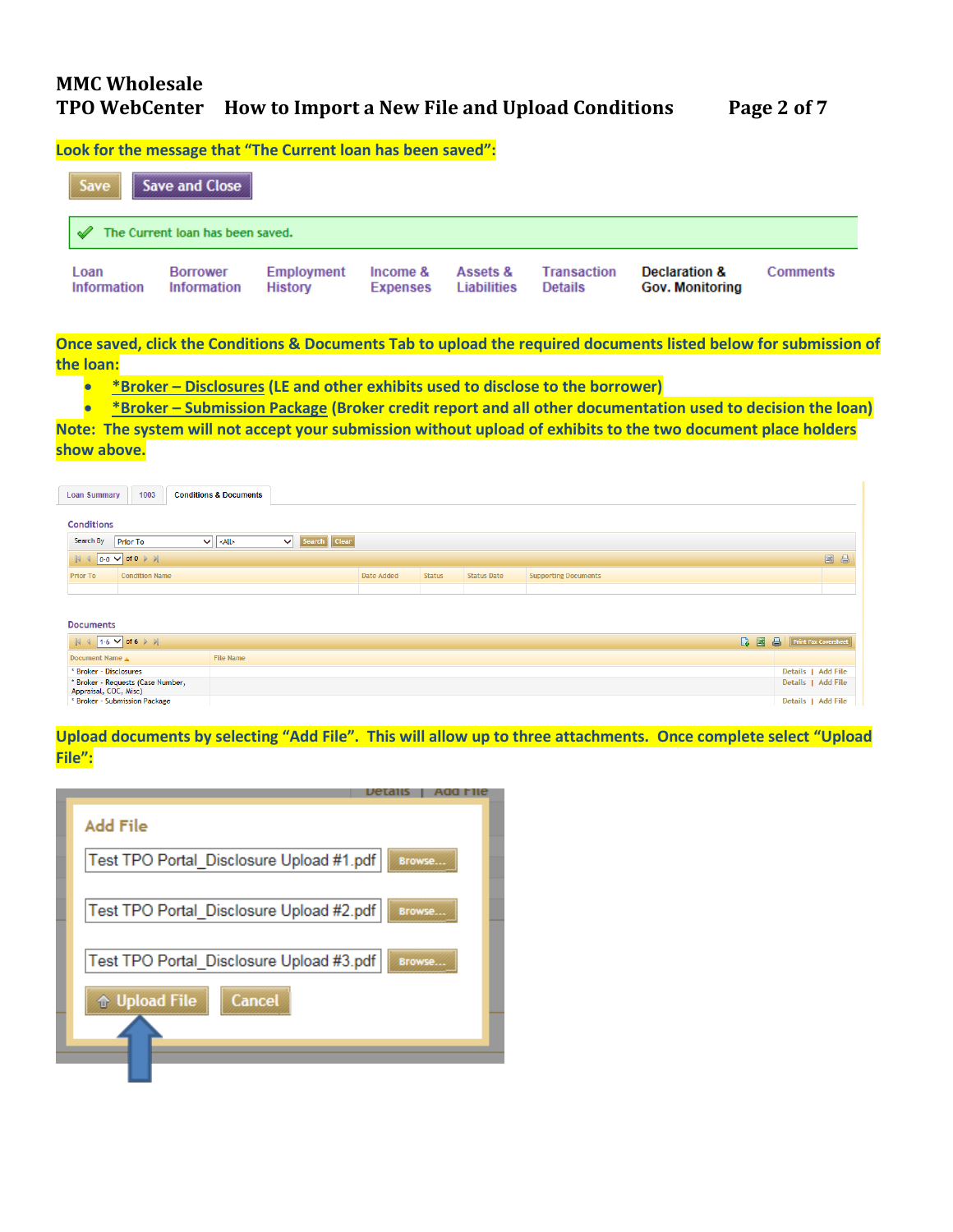# **MMC Wholesale TPO WebCenter How to Import a New File and Upload Conditions Page 3 of 7**

**Results in a File uploaded successfully message and view of the documents provided for that place holder below:**



| $\mathbb{N}$ 4 1-6 $\vee$ of 6 $\triangleright$ $\mathbb{N}$ |                                                                                                                              | <b>E E</b> Print Fax Coversheet |
|--------------------------------------------------------------|------------------------------------------------------------------------------------------------------------------------------|---------------------------------|
| Document Name                                                | File Name                                                                                                                    |                                 |
| * Broker - Disclosures                                       | Test TPO Portal Disclosure Upload #1.pdf, Test TPO Portal Disclosure Upload #2.pdf, Test TPO Portal Disclosure Upload #3.pdf | Details   Add File              |

**Trying to submit without the "Required Documents" results in an error message and a hard stop from submission. You can see below that there are no files provide for the \*Broker – Submission Package:**

| <b>Required Documents</b>     |                                                                                                                                |                    |
|-------------------------------|--------------------------------------------------------------------------------------------------------------------------------|--------------------|
|                               |                                                                                                                                | 国昌                 |
| Document Name A               | File Name                                                                                                                      |                    |
| * Broker - Disclosures        | Test TPO Portal Disclosure Upload #1.pdf , Test TPO Portal Disclosure Upload #2.pdf , Test TPO Portal Disclosure Upload #3.pdf | Details   Add File |
| * Broker - Submission Package |                                                                                                                                | Details   Add File |
| *= Required                   | Submit Loan Cancel                                                                                                             |                    |

Welcome Page > Pipeline > Loan Details > Submit Loan

# **Submit Loan**

You did not upload all the required documents.

**Once you upload all of the Required Documents, you will receive a message that the file uploaded successfully but has not been submitted:**

#### **Required Documents**

| Document Name A               | File Name                                                                                                                      |
|-------------------------------|--------------------------------------------------------------------------------------------------------------------------------|
| * Broker - Disclosures        | Test TPO Portal Disclosure Upload #1.pdf , Test TPO Portal Disclosure Upload #2.pdf , Test TPO Portal Disclosure Upload #3.pdf |
| * Broker - Submission Package | Test TPO Portal Complete Submission Package.pdf                                                                                |

# **Submit Loan**

File uploaded successfully. The loan has not been submitted.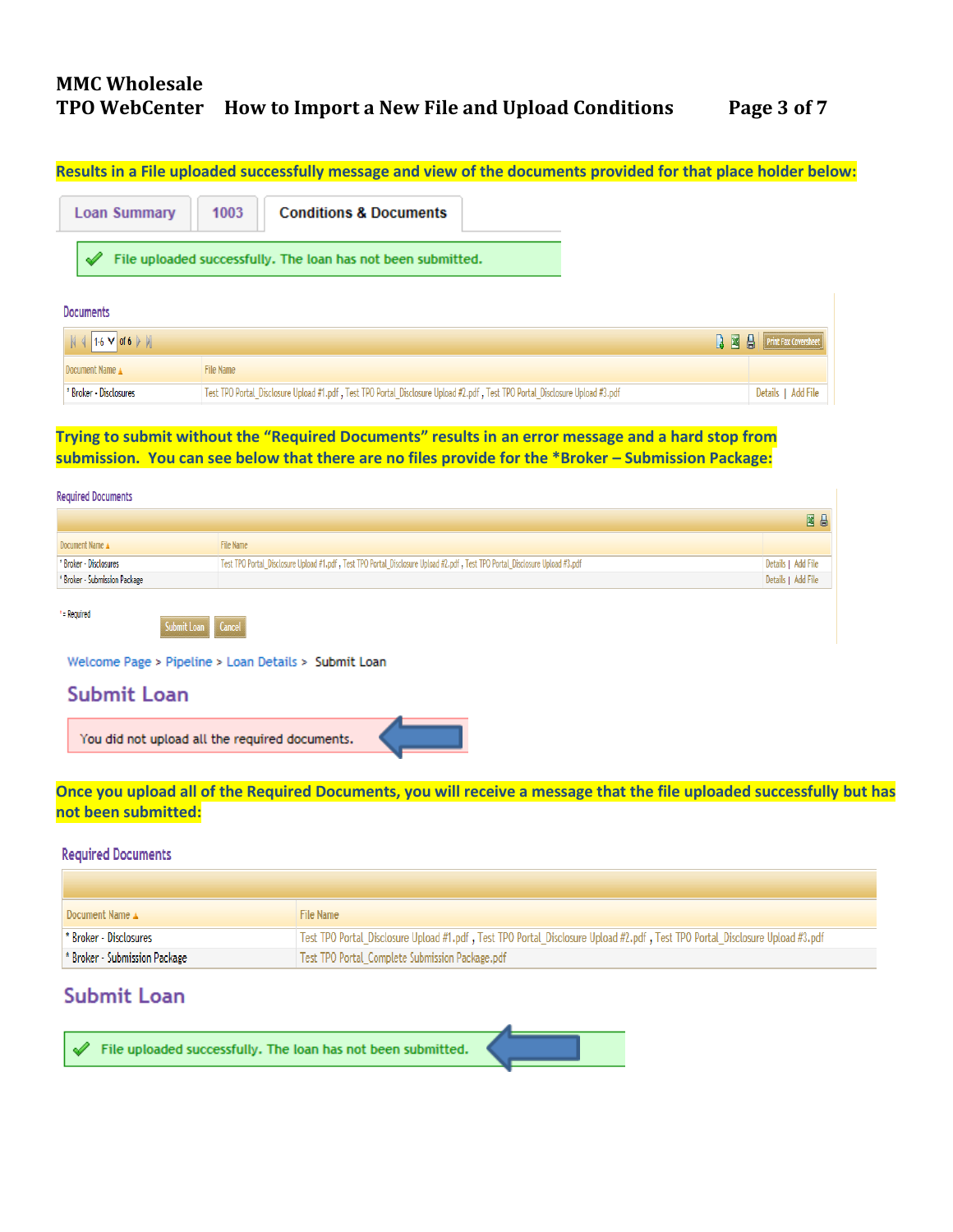# **MMC Wholesale TPO WebCenter How to Import a New File and Upload Conditions Page 4 of 7**

**Once you have completed all of the steps, select "Submit Loan" (under Loan Actions on left side of page). Fill in any missing information, then click: "Submit Loan" button on bottom of page. You will receive a message confirming that the loan has been submitted:**



**To add supplemental or follow up documents to the loan, please follow these steps:**

- **•** Find the loan in your pipeline
- **Select the View/Edit to access the loan**

| $\sim$                     | TPO Portal, Test   | L16116164    | 11/15/2016 | Started |     | $\mathbf{r}$ and $\mathbf{r}$<br>$\mathbf{r}$<br>View/Łdit |
|----------------------------|--------------------|--------------|------------|---------|-----|------------------------------------------------------------|
| <b>Service Controllers</b> | 37029 Julian Lane  | \$276,955.00 |            |         | $-$ |                                                            |
|                            | Palmdale, CA 93552 |              |            |         |     |                                                            |

**In the Conditions & Documents Tab, you will see the document options for upload (please note that the \*Broker choices are the only selections that should be made for upload (the 0005 & 0009 options will be removed with more work from our tech side). Select "Add File" next to the appropriate Document Name OR you may select the add new document icon to make a drop down selection:**

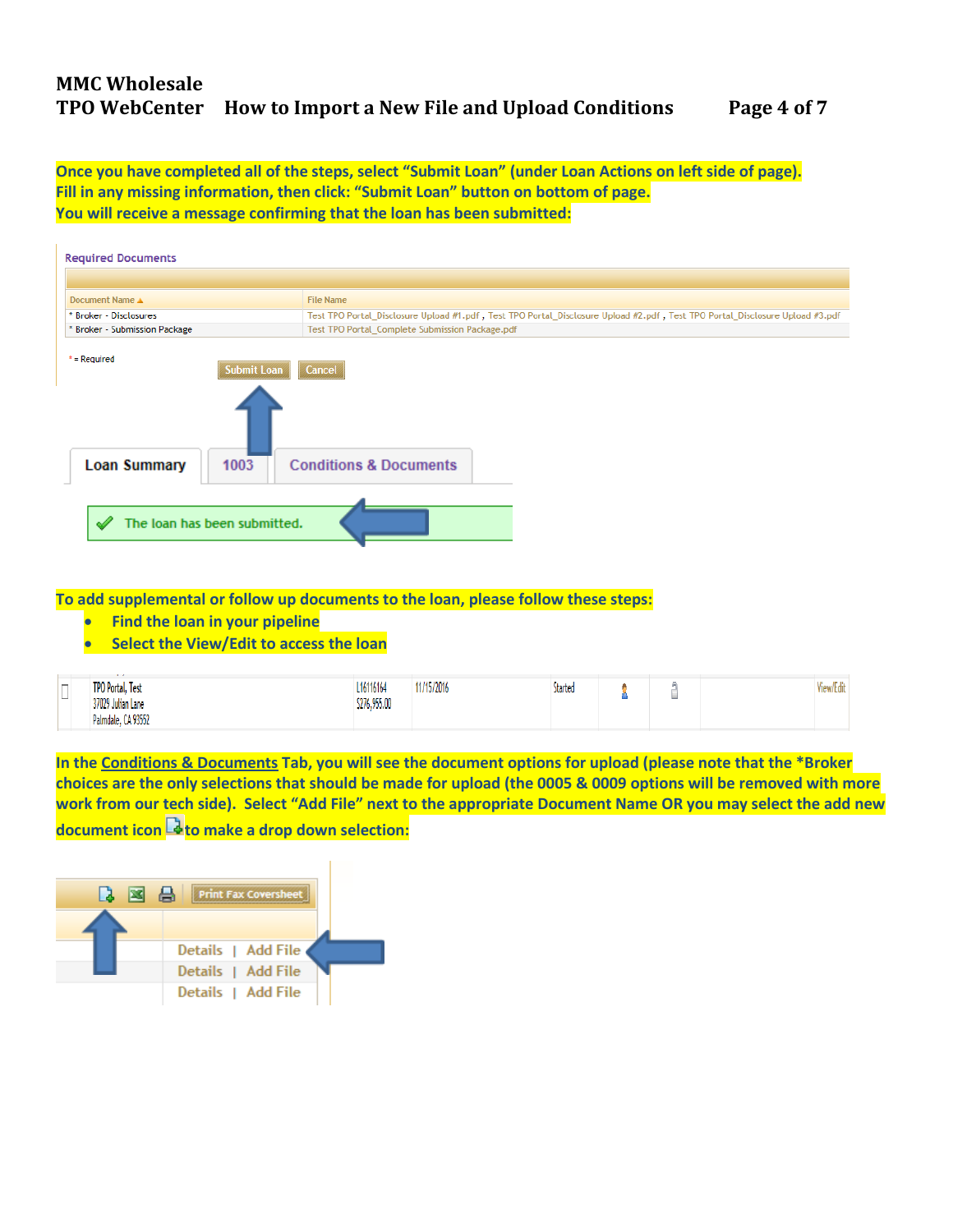Welcome Page > Pipeline > Loan Details > New Document Details

### **New Document Details**

| * Document Name:          | * Broker - Conditions to be Reviewed                                                                                    |  |
|---------------------------|-------------------------------------------------------------------------------------------------------------------------|--|
| * For Borrower:           | * Broker - Disclosures<br>* Broker - Requests (Case Number, Appraisal, COC, Misc)<br>* Broker - Submission Package      |  |
| Document sent via fax:    | 0005 Escrow & Title Documentation<br>0005 & 0009 are being<br>0009 File Notes & Documents<br>removed - do not use these |  |
| * Attached Files:         | owse                                                                                                                    |  |
|                           | Browse                                                                                                                  |  |
|                           | Browse                                                                                                                  |  |
|                           | Browse                                                                                                                  |  |
|                           | Add More Files                                                                                                          |  |
| <b>Previous Comments:</b> | Α                                                                                                                       |  |
|                           | r                                                                                                                       |  |
| <b>New Comments:</b>      |                                                                                                                         |  |

See next page…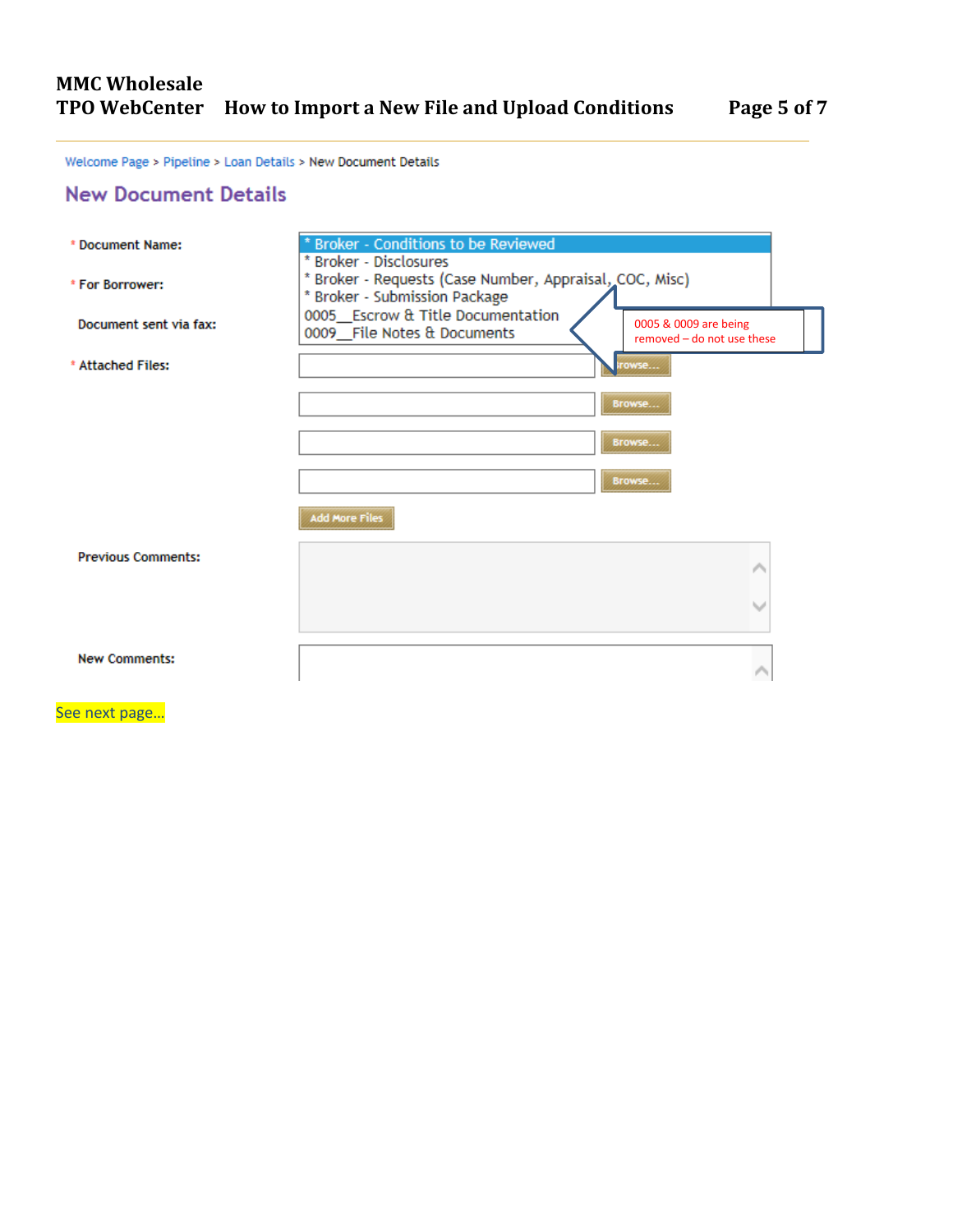### **MMC Wholesale TPO WebCenter How to Import a New File and Upload Conditions Page 6 of 7**

**Select Document Name, Browse for attachments and Save for document upload. Here is an example of upload for \*Broker - Conditions to be Reviewed:**

# **New Document Details**

| * Document Name:                                             | * Broker - Conditions to be Reviewed            | ◡                                           |
|--------------------------------------------------------------|-------------------------------------------------|---------------------------------------------|
| * For Borrower:                                              | <b>Test TPO Portal</b><br>▽                     |                                             |
| Document sent via fax:                                       |                                                 |                                             |
| * Attached Files:                                            | Test TPO Portal_Conditions Review.pdf<br>Browse |                                             |
|                                                              | Browse                                          |                                             |
|                                                              | Browse                                          |                                             |
|                                                              | Browse                                          |                                             |
|                                                              | <b>Add More Files</b>                           |                                             |
| <b>Previous Comments:</b>                                    |                                                 | ⌒                                           |
|                                                              |                                                 |                                             |
|                                                              |                                                 |                                             |
| <b>New Comments:</b>                                         |                                                 |                                             |
|                                                              |                                                 |                                             |
|                                                              | Cancel<br>Save                                  |                                             |
| <b>Loan Summary</b>                                          | <b>Conditions &amp; Documents</b><br>1003       |                                             |
| $\mathscr{Q}$                                                | Document Details have been added.               |                                             |
| Documents                                                    |                                                 |                                             |
| $\mathbb{N}$ 4 1-7 $\vee$ of 7 $\triangleright$ $\mathbb{N}$ |                                                 | $A \times B$<br><b>Print Fax Coversheet</b> |
| Document Name $\triangle$                                    | File Name                                       |                                             |
| * Broker - Conditions to be Reviewed                         | Test TPO Portal_Conditions Review.pdf           | Details   Add File                          |